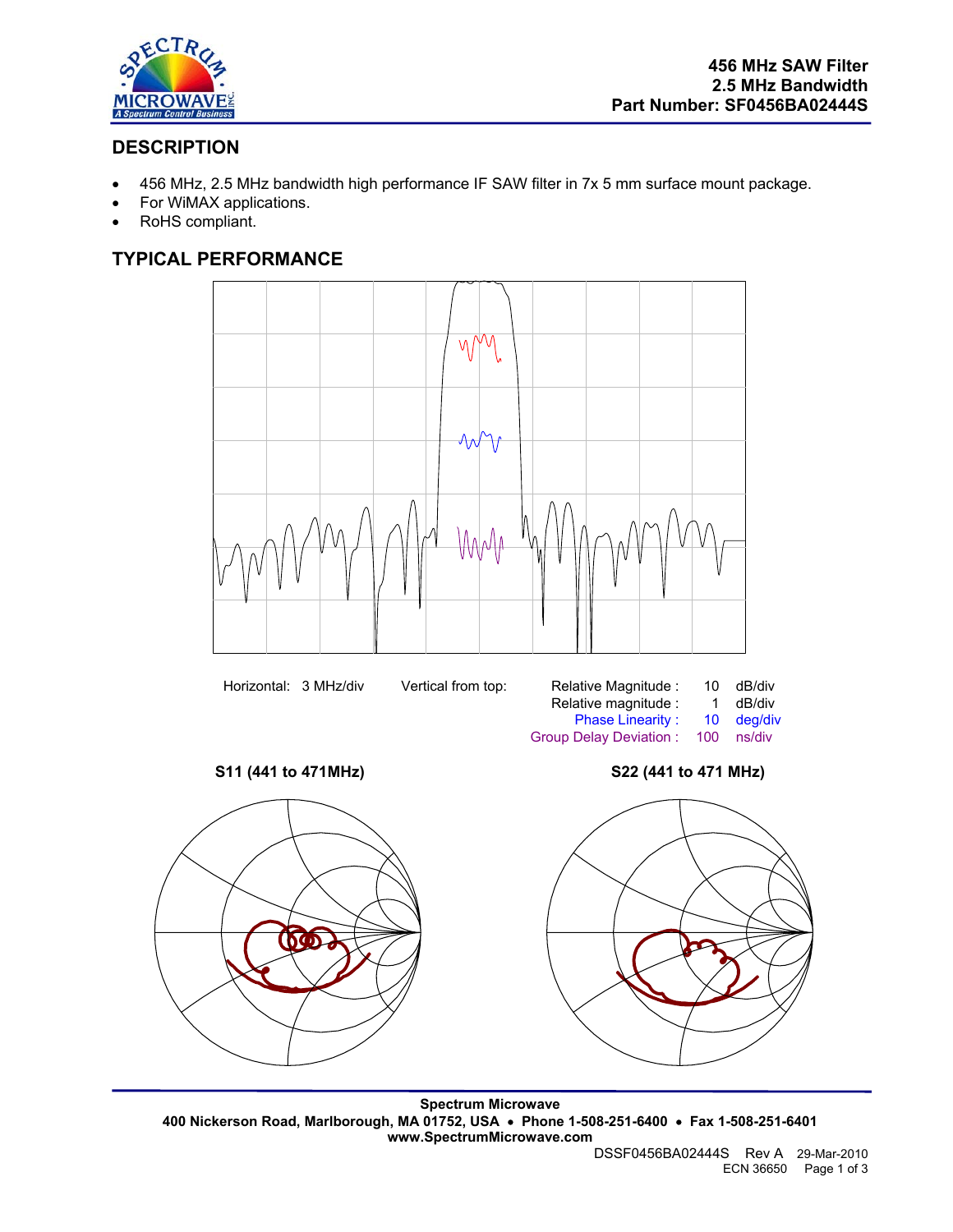

#### **SPECIFICATION**

| <b>Parameter</b>                          | <b>Min</b> | <b>Typ</b> | <b>Max</b> | <b>Units</b>            |
|-------------------------------------------|------------|------------|------------|-------------------------|
| Center Frequency (Fc) <sup>1</sup>        |            | 456.0      | 460.1      | <b>MHz</b>              |
| <b>Insertion Loss</b>                     |            | 10         | 13         | dB                      |
| Passband Ripple (456+/-1.15 MHz)          |            | 0.7        | 1          | dB p-p                  |
| Group Delay Ripple (456+/-1.25 MHz)       |            | 100        | 150        | ns p-p                  |
| <b>Absolute Group Delay</b>               |            | 0.77       | 3          | <b>US</b>               |
| 1 dB Bandwidth <sup>2</sup>               |            | 2.70       |            | <b>MHz</b>              |
| 3 dB Bandwidth <sup>2</sup>               |            | 3.15       |            | <b>MHz</b>              |
| 30 dB Bandwidth <sup>2</sup>              |            | 4.53       | 4.90       | <b>MHz</b>              |
| 40 dB Bandwidth <sup>2</sup>              |            | 4.80       | 5.20       | <b>MHz</b>              |
| Rejection at 456+/-3 MHz <sup>2</sup>     |            | 45         |            | dB                      |
| Rejection at 456+/-40 MHz <sup>2</sup>    | 45         | 50         |            | dB                      |
| Rejection (580 to 870 MHz) <sup>2</sup>   |            | 60         |            | dB                      |
| Input and Output Return Loss at 456 MHz   |            | 12         |            | dB                      |
| Substrate Material                        |            | Quartz     |            |                         |
| <b>Ambient Temperature</b>                |            | 25         |            | $^{\circ}C$             |
| Temperature Coefficient of Frequency (Tc) |            | $-0.036$   |            | $ppm/\sqrt{\text{C}^2}$ |
| System Source and Load Impedance          |            | 50         |            | Ω                       |

Notes: 1. Average of lower & upper 30 dB frequencies.

2. Rejection relative to insertion loss.

### **MAXIMUM RATINGS**

| <b>/ Parameter</b>                 | Min | Max   |        |
|------------------------------------|-----|-------|--------|
| Storage Temperature Range          | -40 | +85   | $\sim$ |
| <b>Operating Temperature Range</b> | -40 | +85   | $\sim$ |
| Input Power Level                  |     | $+17$ | dBm    |

#### **MATCHING CIRCUIT**



Notes:

1. Recommended component tolerances for inductors is ±1% with minimum Q=40.

2. Values shown are for reference only. Actual values are dependent upon board layout.

**Spectrum Microwave 400 Nickerson Road, Marlborough, MA 01752, USA** • **Phone 1-508-251-6400** • **Fax 1-508-251-6401 www.SpectrumMicrowave.com**